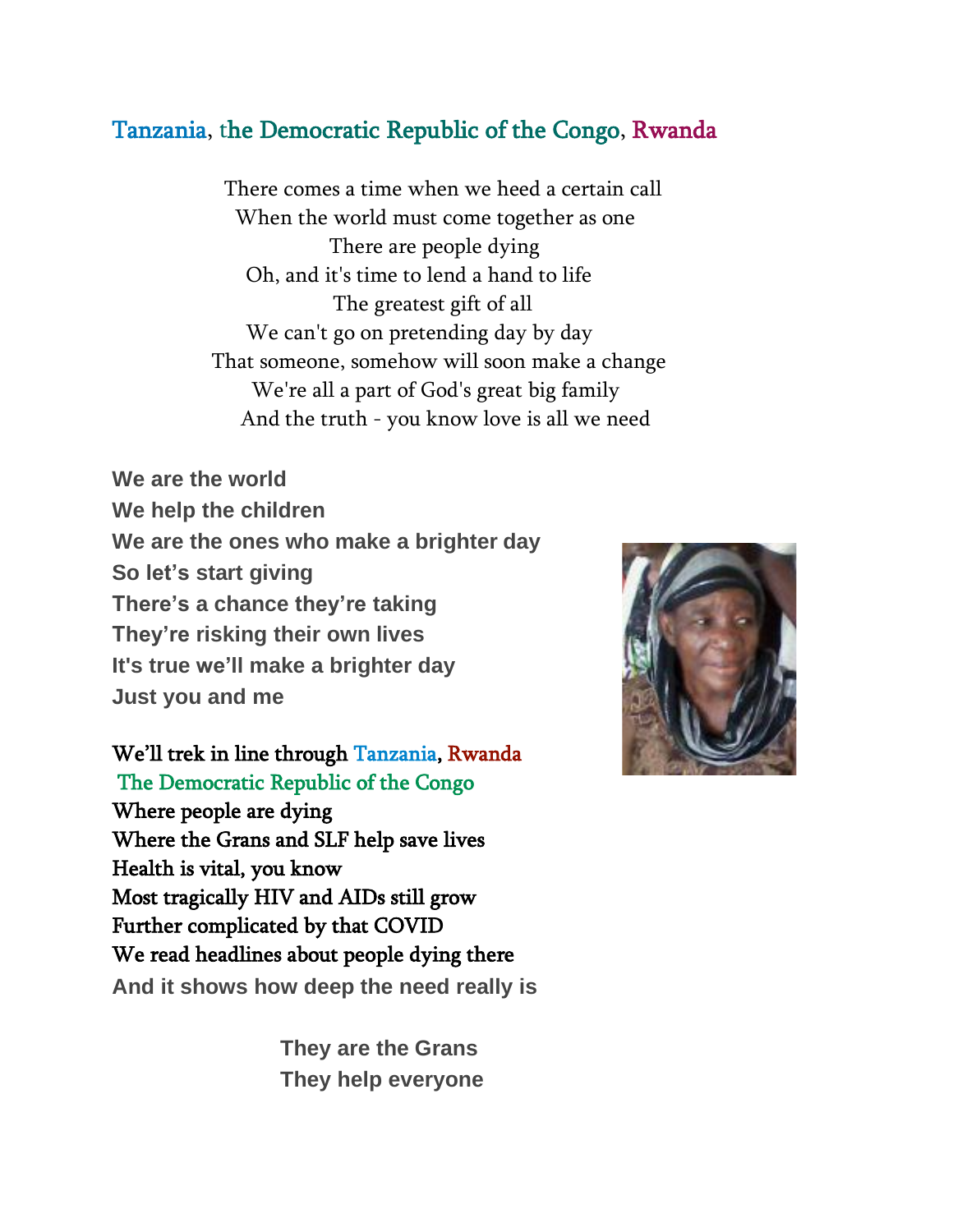**They always try to make a brighter day We're always giving Hopeful that we're helping The well-being of lives It's true we'll make a brighter day Grans and SLF**

## *"to eradicate AIDS by 2030, we need to end violence against women and ensure that women and girls have equal access to education, health and employment."*

**In Tanzania Grans & SLF care A large variety of programs are there Supports of every kind Health, education, and advocacy Centre for Public Law Supports for the blind, champions of human rights Works to stop stigma and discrimination Their diligent support aims to help all**

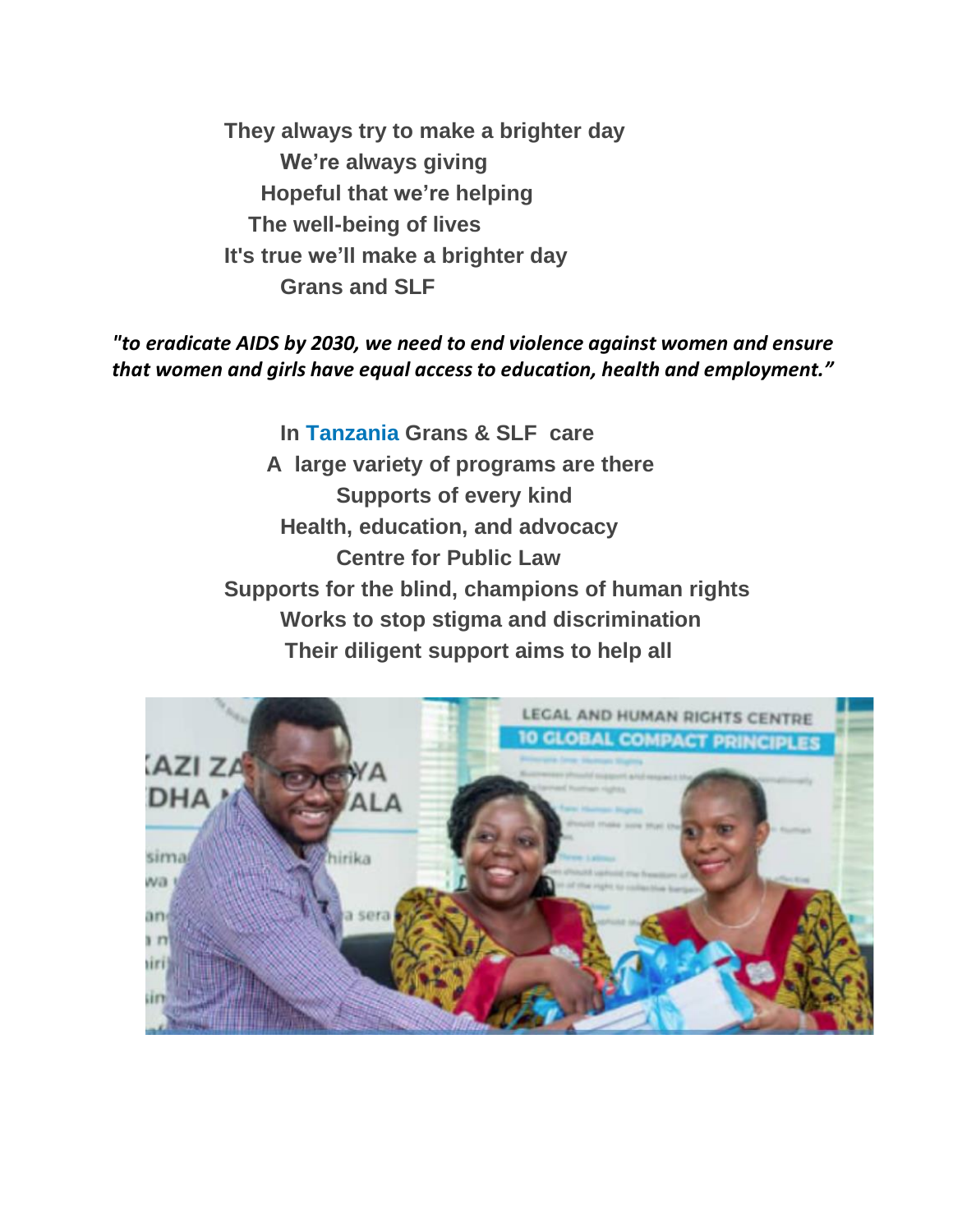**They are the Grans They help everyone They always try to make a brighter day We**'**re always giving Hopeful that we're helping The well-being of lives It's true we**'**ll make a brighter day Grans and SLF**





*List of Progams supported by SLF in Tanzania:* Centre for Public, Law and Social Economic Rights Advocacy (LHRC) Kimara Peer Educators & Health Promoters Trust Fund Maasai Women Development OrganizaIon Umoja wa Mapambano Dhidi Ya Ukimwi (United Fight Against AIDS) Zanzibar AssociaIon of People Living With HIV/AIDS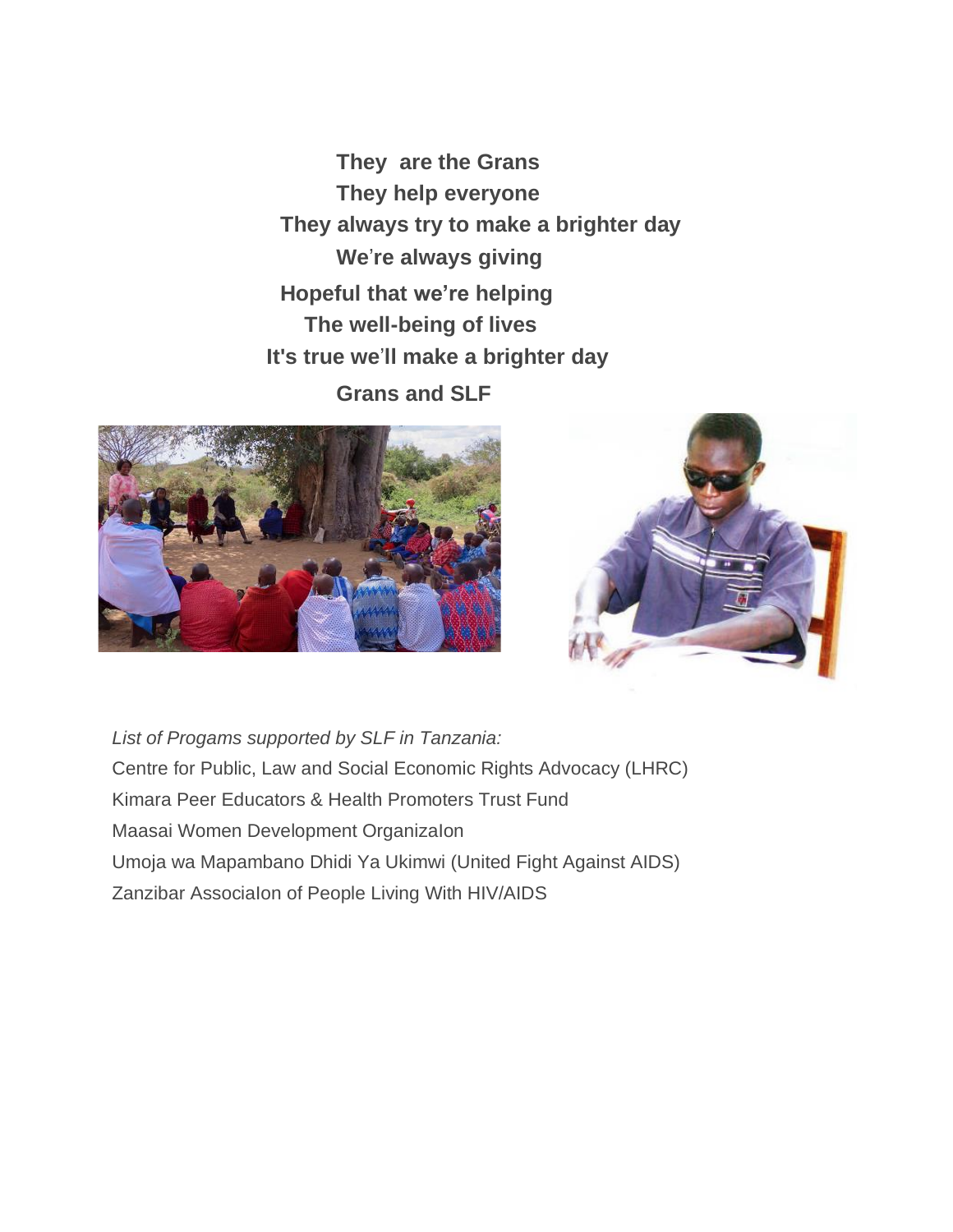

Tanzania League of the Blind

## **The Democratic Republic of Congo**

 **Initiated, launched HEAL Africa To help people in need Health, Education, Action, and Leadership (HEAL) Essentials for one and all Panzi provides rich personalized care To the thousands of raped girls and women The City of Joy for female survivors Panzi Hospital gives care and support**

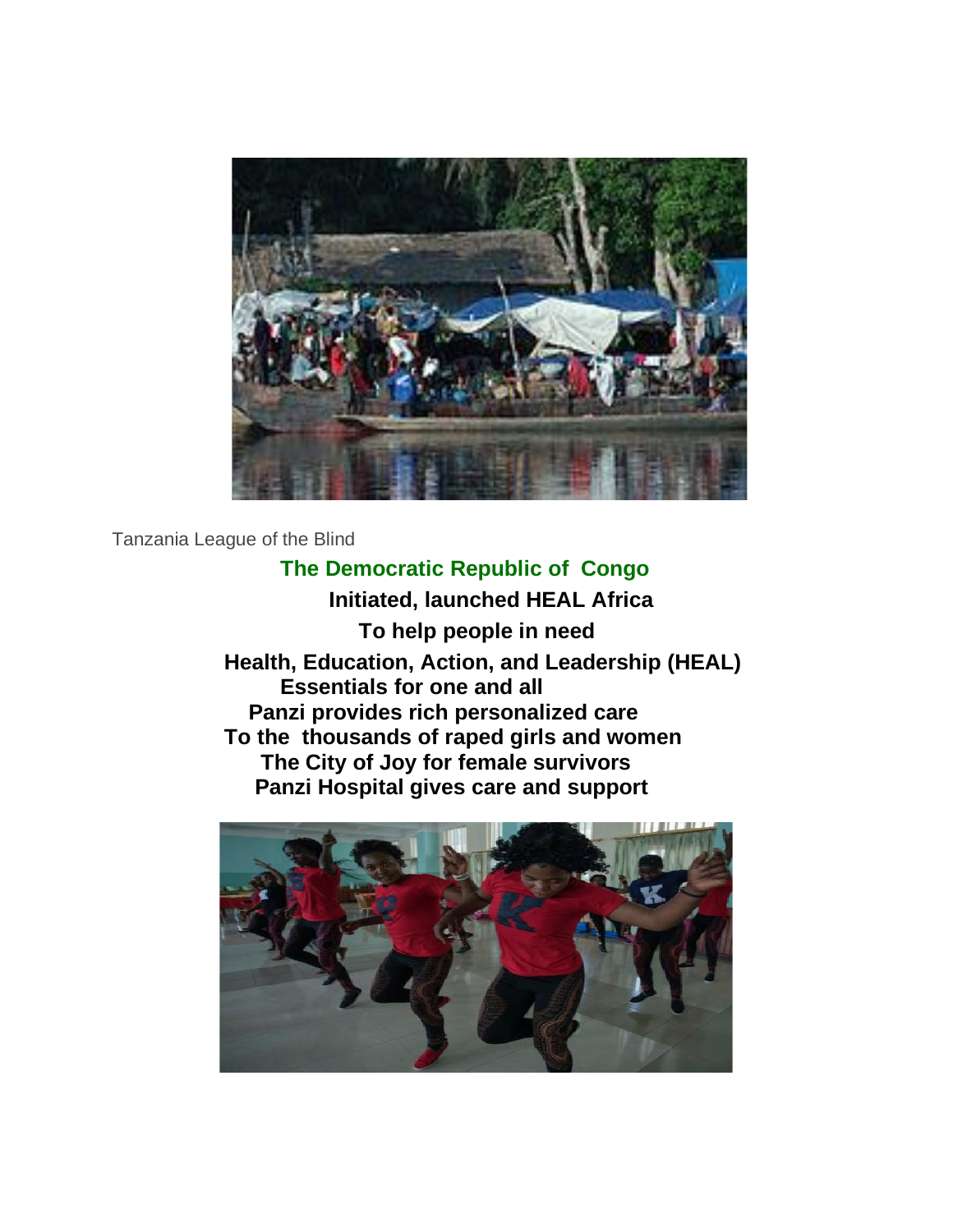## You can watch "City of Joy: the film "on Netflix.



**They are the Grans They help everyone We always try to make a brighter day We**'**re always giving Hopeful that we're helping The well-being of lives It's true we**'**ll make a brighter day Grans and SLF**

*Rainbow Sunrise Mapambazuko* **provides support To all the LGBTQ people Homosexuality Not a crime, but oppression is legal Blackmail, harassment, discrimination Hurts everyone in the community Exclusion from education and health care, Much support is needed absolutely**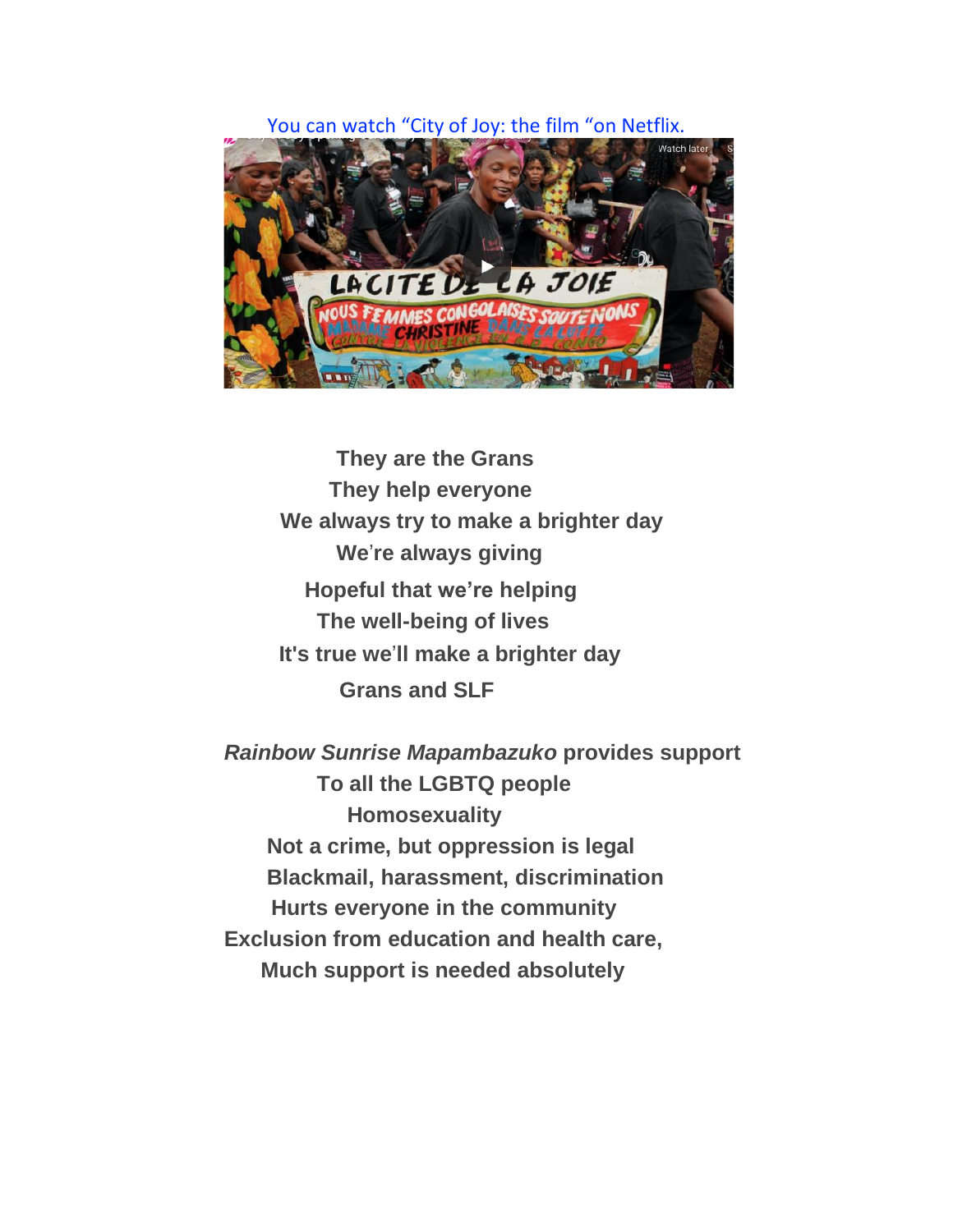

**We are the Grans We help everyone We always try to make a brighter day We**'**re always giving Hopeful that we're helping The well-being of lives It's true we**'**ll make a brighter day Grans and SLF**



**Now it's the time for us to go to Rwanda 'Cause the map does show it's right on our way**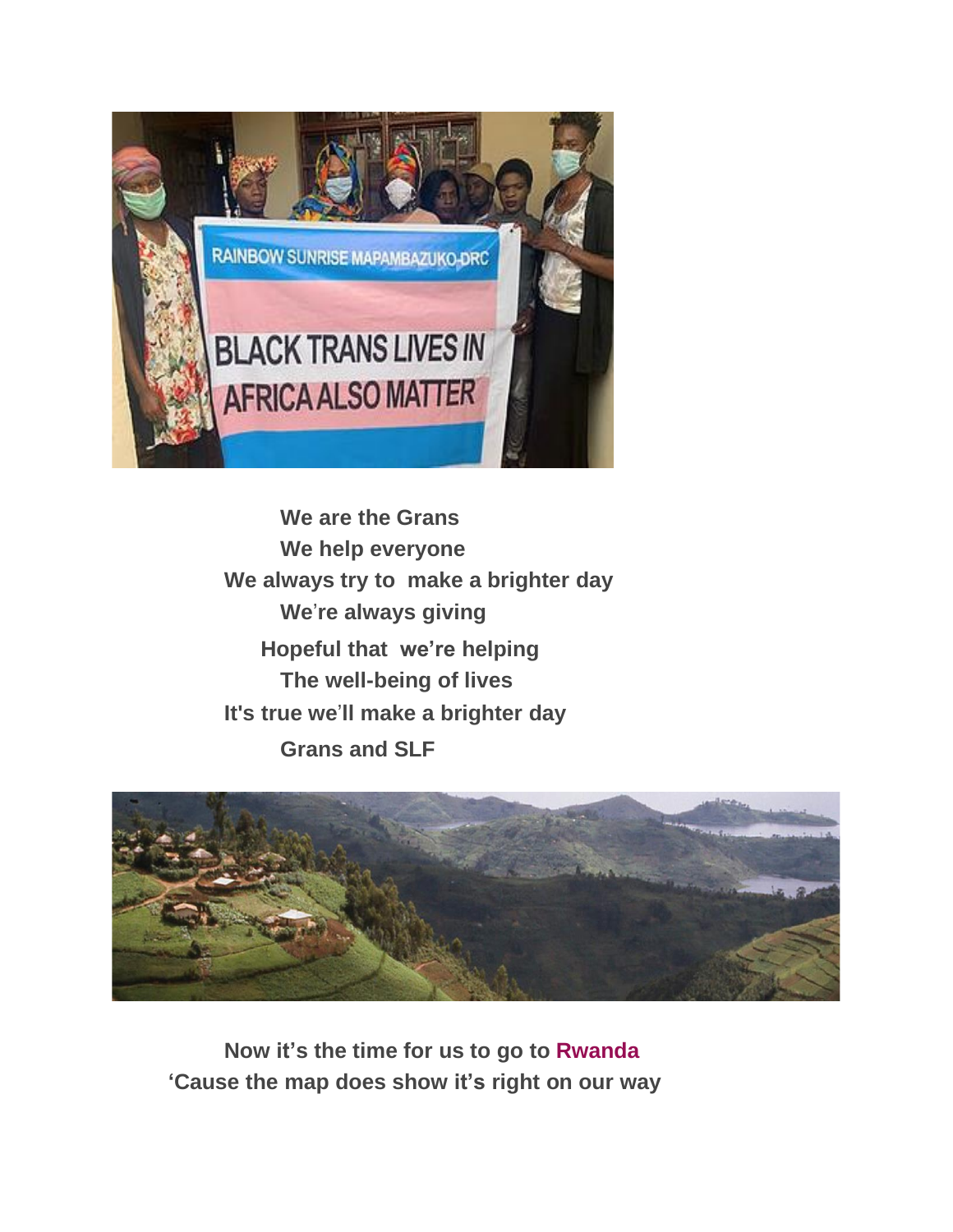**Much support is needed We will learn from the Grans when we arrive How RWN helps Rwanda Women's Network empowers RWN even won a UN award In recognition of all the work it does**



**We are the Grans We help everyone We always try to make a brighter day We**'**re always giving Hopeful that we're helping The well-being of lives It's true we**'**ll make a brighter day Grans and SLF**

**RWA aided many survivors Where so many people were left dying Rwanda genocide Oh it lends a hand providing health care Prevention of gender based violence Personalized care response**